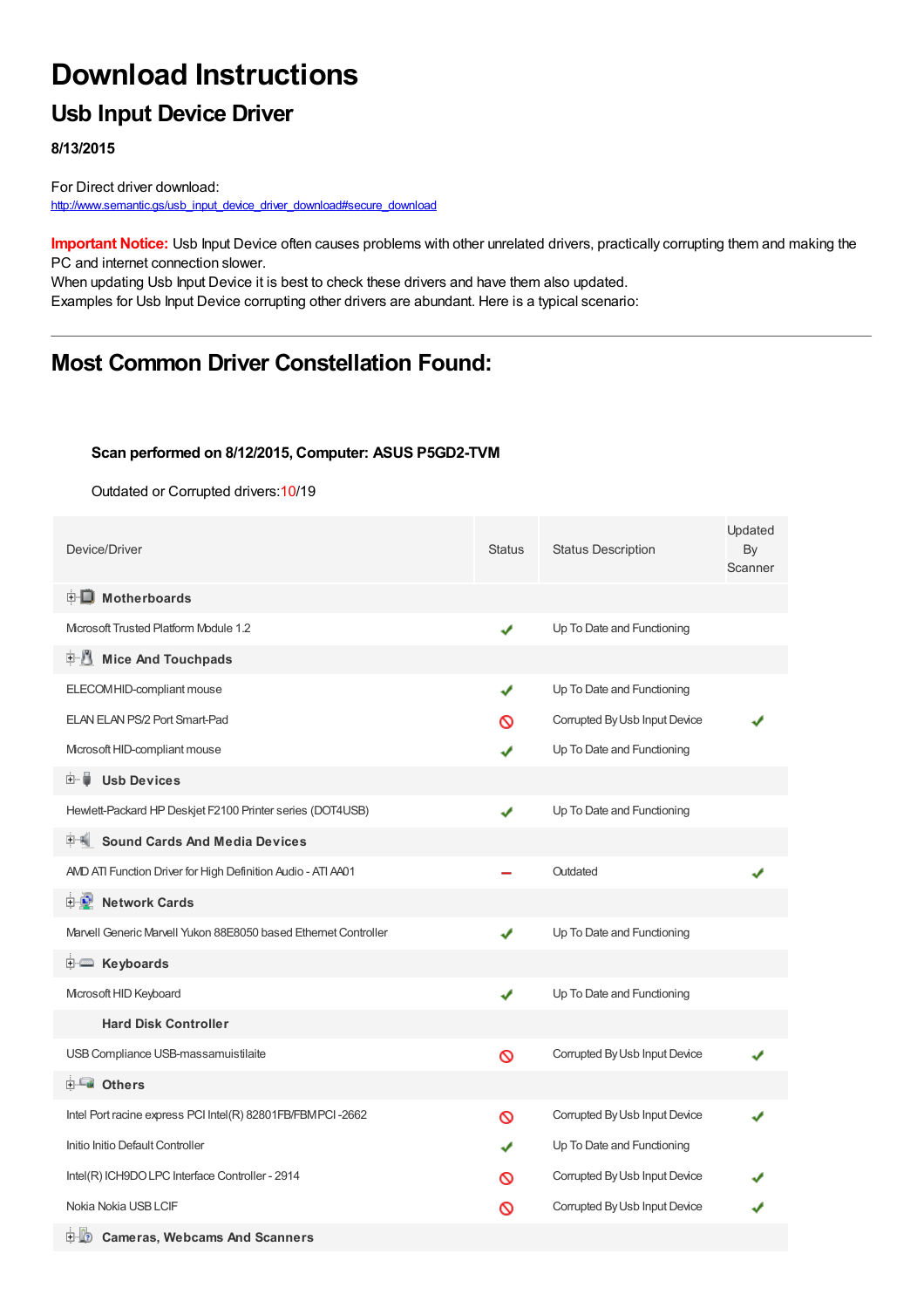| Sunplus IT HD Webcam                                                    |   | Up To Date and Functioning    |  |
|-------------------------------------------------------------------------|---|-------------------------------|--|
| Video Cards                                                             |   |                               |  |
| Intel(R) 82945G Express Chipset Family (Mcrosoft Corporation - WDDM1.0) | Ø | Corrupted By Usb Input Device |  |
| <b>E</b> Input Devices                                                  |   |                               |  |
| Sony Sony Programmable I/O Control Device                               | ∾ | Corrupted By Usb Input Device |  |
| <b>E-TP</b> Port Devices                                                |   |                               |  |
| hspa Modem Application2 port (COM5)                                     | ✔ | Up To Date and Functioning    |  |
| <b>Monitors</b><br>中<br>ш                                               |   |                               |  |
| Sony Digital Flat Panel (1024x768)                                      |   | Outdated                      |  |
| 中国 Mobile Phones And Portable Devices                                   |   |                               |  |
| <b>Acer NOKIA</b>                                                       | ര | Corrupted By Usb Input Device |  |

## **Usb Input Device Driver Models:**

| <b>Driver Model</b>                    | <b>Original Upload Last</b><br><b>Date</b> | <b>Modification</b> | <b>Driver File</b>                   | <b>File</b><br><b>Size</b> | <b>Most Compatible</b><br><b>Computer Model</b> | <b>Availabilty To</b><br><b>Scanner</b> |
|----------------------------------------|--------------------------------------------|---------------------|--------------------------------------|----------------------------|-------------------------------------------------|-----------------------------------------|
| <b>Usb Input Device</b><br>J80997      | 11/13/2014                                 | 8/5/2015            | usb input device-<br>j80997.exe      | 98kb                       | ASUS 1005HA.                                    | ✔                                       |
| <b>Usb Input Device</b><br>321.12.16   | 7/25/2014                                  | 8/5/2015            | usb input device-<br>321.12.16.exe   |                            | 206kb Medion P861X,                             | ✔                                       |
| <b>Usb Input Device</b><br>42661.1     | 1/16/2015                                  | 8/3/2015            | usb input device-<br>42661.1.exe     | 37kb                       | <b>IBM26721LG,</b>                              | ✔                                       |
| Usb Input Device 3302 9/24/2014        |                                            | 8/7/2015            | usb input device-<br>3302.exe        |                            | 110kb HPDA322A-ABZ 434,                         | ✔                                       |
| <b>Usb Input Device</b><br>M40322.1    | 12/11/2014                                 | 8/9/2015            | usb_input_device-<br>m40322.1.exe    | 82kb                       | <b>IBM8305VBG,</b>                              | ✔                                       |
| <b>Usb Input Device</b><br>D30372      | 10/3/2014                                  | 8/7/2015            | usb input device-<br>d30372.exe      | 33kb                       | Fujitsu FMVNB14BR                               | ✔                                       |
| <b>Usb Input Device</b><br>832.140     | 7/27/2014                                  | 8/4/2015            | usb input device-<br>832.140.exe     | 37kb                       | IBM48007X3,                                     | ✔                                       |
| <b>Usb Input Device</b><br>20404       | 9/10/2014                                  | 8/5/2015            | usb input device-<br>20404.exe       | 66kb                       | Dell OptiPlex 330,                              | ✔                                       |
| <b>Usb Input Device</b><br>H261.12.1   | 10/8/2014                                  | 8/9/2015            | usb input device-<br>h261.12.1.exe   |                            | 125kb Extracomputer D2312-C2,                   | ✔                                       |
| <b>Usb Input Device</b><br>61.11.12.14 | 10/29/2014                                 | 8/3/2015            | ksenkshd-61.11.12.14.exe 65kb        |                            | Sony VGN-FE18GP,                                | ✔                                       |
| <b>Usb Input Device</b><br>301.109     | 10/30/2014                                 | 8/5/2015            | usb_input_device-<br>301.109.exe     |                            | 152kb Sony VGN-SZ670N                           | ✔                                       |
| <b>Usb Input Device</b><br>4042.13     | 8/30/2014                                  | 8/6/2015            | usb input device-<br>4042.13.exe     |                            | 177kb Fujitsu D2312-C1,                         | ✔                                       |
| <b>Usb Input Device</b><br>80066       | 9/19/2014                                  | 8/2/2015            | usb input device-<br>80066.exe       | 78kb                       | HPHP compagnx7000,                              | ✔                                       |
| <b>Usb Input Device</b><br>4032.17     | 2/5/2015                                   | 8/7/2015            | usb input device-<br>4032.17.exe     | 70kb                       | BYON CHAMELEON,                                 | ✔                                       |
| <b>Usb Input Device</b><br>M1.12.191.1 | 1/15/2015                                  | 8/6/2015            | usb input device-<br>m1.12.191.1.exe |                            | 149kb Panasonic CF-W8FWDAJR,                    | ✔                                       |
| <b>Usb Input Device</b><br>2.12699     | 8/25/2014                                  | 8/4/2015            | usb_input_device-<br>2.12699.exe     |                            | 140kb Sony VGN-SZ79MN C,                        | ✔                                       |
| <b>Usb Input Device</b><br>40994       | 10/22/2014                                 | 8/7/2015            | usb input device-<br>40994.exe       | 32kb                       | Fujitsu FMVA56CWG,                              | ✔                                       |
| <b>Usb Input Device</b><br>M61.1006    | 9/4/2014                                   | 8/6/2015            | usb input device-<br>m61.1006.exe    |                            | 124kb Gateway EC1457U,                          | ✔                                       |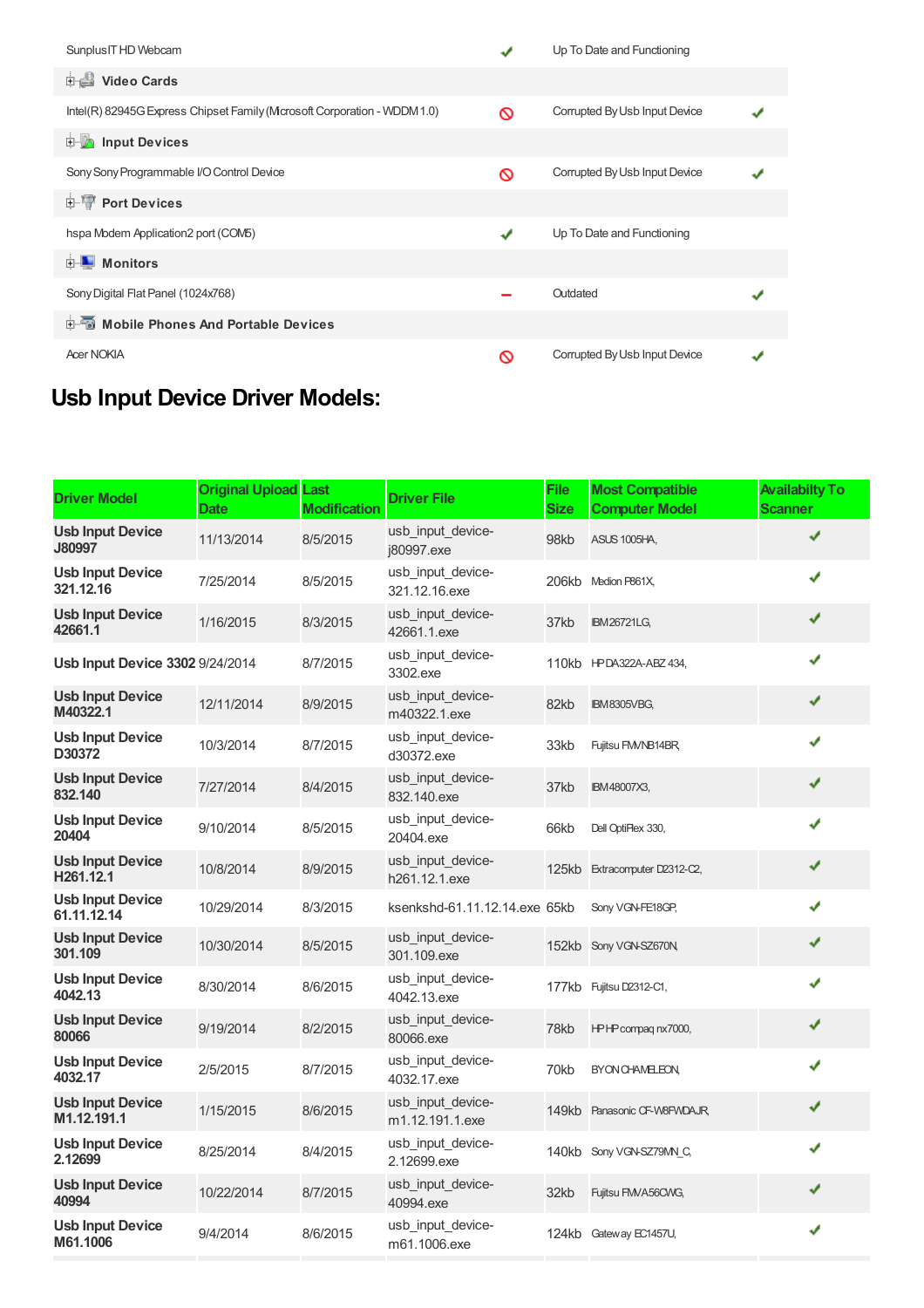| <b>Usb Input Device</b><br>74042.1   | 9/7/2014   | 8/5/2015 | ydewdfd-74042.1.exe                | 90kb | Compag PN182AA-ABS SR1210SF<br>日440. | ✔ |
|--------------------------------------|------------|----------|------------------------------------|------|--------------------------------------|---|
| Usb Input Device 3864 10/26/2014     |            | 8/7/2015 | usb_input_device-<br>3864.exe      | 51kb | Sony POG-Z505SX,                     | ✔ |
| <b>Usb Input Device</b><br>71.1922.1 | 10/19/2014 | 8/5/2015 | usb_input_device-<br>71.1922.1.exe | 44kb | <b>ASUS 1015T,</b>                   |   |
| <b>Usb Input Device</b><br>2.101.183 | 7/26/2014  | 8/4/2015 | usb input device-<br>2.101.183.exe |      | 105kb NECEASYNOTE PB47S00186,        | J |
| <b>Usb Input Device</b><br>83369     | 10/17/2014 | 8/9/2015 | usb_input_device-<br>83369.exe     | 82kb | HPHPdx2000 MT,                       | ✔ |
| <b>Usb Input Device</b><br>B1.10994  | 1/26/2015  | 8/3/2015 | usb_input_device-<br>b1.10994.exe  | 99kb | HPHP Pavilion dv5000,                | ✔ |
| <b>Usb Input Device</b><br>20226     | 1/23/2015  | 8/6/2015 | $-20226$ .exe                      | 55kb | LG F1-225GY,                         | ✔ |
| <b>Usb Input Device</b><br>602.148   | 12/3/2014  | 8/7/2015 | usb_input_device-<br>602.148.exe   |      | 113kb Compag KJ172AA-AB4 SR5272CF,   | ✔ |
| <b>Usb Input Device</b><br>23799     | 8/26/2014  | 8/4/2015 | usb input device-<br>23799.exe     |      | 214kb HPFL389AA-ABZ a6675it,         | ✔ |
| <b>Usb Input Device</b><br>X41.1678  | 2/1/2015   | 8/1/2015 | usb input device-<br>x41.1678.exe  |      | 203kb Panasonic CF-53AAC28FG,        |   |
| <b>Usb Input Device</b><br>30830     | 1/13/2015  | 8/8/2015 | usb_input_device-<br>30830.exe     |      | 152kb HP Compaq 615,                 | ✔ |
| <b>Usb Input Device</b><br>42401.1   | 1/21/2015  | 8/4/2015 | usb input device-<br>42401.1.exe   | 64kb | Lenovo 627436G,                      | ✔ |
| <b>Usb Input Device</b><br>1.13343   | 8/2/2014   | 8/2/2015 | usb_input_device-<br>1.13343.exe   |      | 184kb Panasonic FZ-G1AABJKMY,        |   |
| <b>Usb Input Device</b><br>302.127   | 12/6/2014  | 8/6/2015 | usb_input_device-<br>302.127.exe   | 61kb | Sony VPCW21S1R                       | ✔ |
| <b>Usb Input Device</b><br>83973     | 9/1/2014   | 8/5/2015 | usb input device-<br>83973.exe     | 54kb | Lenovo Lenovo IdeaPad Y485,          |   |
| <b>Usb Input Device</b><br>21.1982   | 8/1/2014   | 8/8/2015 | usb input device-<br>21.1982.exe   |      | 193kb Packard Bell IPOWER X9075,     |   |

### **Typical Driver constellation for scanned computers:**

#### **Data derived from 976 scans made on these 369 computers from 11/3/2014 to 7/31/2015:**

HP D5468AT-ABAGX768AA, Lenovo ThinkServer TS430, Pcs PRODiiGY915GV, LGR580-UAAD6BT, Dell Inspiron 20 Model 3048, Sony VPCEB3S1E, NEC PC-LL750RG1B, SonyVPCEL13FX,DTKVistaPro 6250,HPP6-2018es, Packard Bell Imedia S3250, VIAKM400/A-823x, Lenovo 57125694, IpexI.T.GGOCGuardfish series, NECPC-VY16AEDERFW1,HPFL436AA-ABFa6631af,HPHPPavilion ze2000,Compaq Evo N620c,HPED737AA-ABSt3160.se,Open Labs Neko/Miko, SonyVGN-TZ3RMN\_N, HPHP Compaq nw8240, ASUS N56VM, Samsung SQ45S70S, Advent DT1404, MSI SO-7597, HP PX623AA-ABU m7071.uk, Packard Bell Easynote Butterfly, LGS1-MOM1E2, Fujitsu FMVCE70L9,HPPP121AA-ABFm1155.f,HPPW572AA-B1Ud1262.se, Lenovo ThinkPad Edge E220s, SonyVGN-FW26T\_B, Seneca Pro213935, Shuttle Shuttle System, HP AU917AA-ABL e9270f, HP HP ProBook 6445b, IBMIBM System x3500 M4 Server -[7383E1G, IBM2389QU2, NEC PC-VY16MRFJAFUX, SonyVPCJ126FJ,HPEG158AA-ABFm7171.f, SonyVGN-NS38M\_W,HPGB342AA-AB0 a6086tw,HPP7-1010esm,HPGJ404AA-UUZa6110.ch,HPHP Compaq 6730b, JDL NOTE UL, HP VT626AA-AB1 HPE-170k, HP Compaq 6200 Pro SFF PC, Notebook MIN2300, MouseComputer Z68A-SD60, HP HP ProBook 4421s, HPNF369AA-ARL IQ522pl,NECPC-MY28FEZR6, LGE300-A.C28BC1, Acer AS5320, Toshiba Dynabook TX/65DJ, Fujitsu FMVNFD85D, SonyVPCEG15FL, SonyPCV-RZ211, Infoquest QuestPC, Gigabyte M1028E, Sony VGN-NS38M W, Panasonic CF-53AAC01FT, ARCELIK1PF-ANB586D1 MT, HP Pavilion dv9500 PC Notebook, IBM 23745U9, SonyVGN-TZ37TN\_B, ASUSB400AV, Lenovo 9349W1R, Fujitsu FMVNS3EE, Lenovo ThinkStation E31, MIKROLOGPower P45-CO, LGR580-G.BP21P1, Sony VGN-SZ7AWN\_C, Olidata JumPC, HP WC785AA-UUW p6363sc, Sony VGN-NS250TJ, HP KY789AA-AKL p6175l, NEC PC-GV267VZDL, Sony VGN-UX91S, NEC DT000024, Lenovo 7359W4B, SonyVGN-SZ76GN\_B, Epson Endeavor Pro8000-H, Lenovo ThinkPad L530, ASUSF80S, Toshiba Satellite A110-293, ECSM916,HP PS233AA-ABF m1255.f, Sony VPCW12Z1T, Toshiba Satellite C850-B820, ASUS BM5295, Panasonic CF-W2EW6AXS, LG E200-A23BK, Foxconn Inferno Katana GTI, LanixLANIXCORP4080,HPP7-1010esm,HPCQ1150FRm,NECPC-MA30YMZEB,HPG5317de,MSIMS-7360,IBM682532U,ZOTACZBOXNXS-AD11,HPS5770ukm, Fujitsu AMLO PRO V3515, Gateway 6834MX, HP HP Pavilion dv6700, Compaq ProLiant ML350 G3, HP HPE-310t, Lenovo ThinkCentre M55e, Lenovo 099343G, Lenovo Lenovo N500 Notebook, Compaq Presario 6266EA, IBM2374KG5, HP VD019AA-UUW p6110sc, ODMV10IL, HP HP Compaq nw8440, HP HP Pavilion dv7-6158ca, Lenovo ThinkPad Edge E320, PanasonicCF-19KHRC62M,HPPresario V2000,HPRX884AA-ABAm8040,NECPC-VT1000J6FD, IBM23741U9, SonyVGN-NS180D, IBM8177B1G, SonyPCG-GRT170,GatewayP-7805g, IBM2373WMZ, IBMIBMSystem x3500 M3 Server -[7380AC1,HPS5-1310t, Packard Bell IMEDIA6556, Dell Vostro 1540, ARIMA W651DI, Sony VPCCW2VFX, EUROCOM Panther 5D, NEC PC-MJ28VHZEJ, Compaq KT310AA-AB4 SR5490CF, Sony VGN-SZ38GP, IBM 621910U, Acer TravelMate P455,GatewayP-6318u HSN, Packard Bell IMEDIAB2501 BE,HPGN551AA-ABAm8200, MCJ MCJ, Fujitsu FMVD94G041, Toshiba Satellite A100-999, LGX110-L.A7A2E2, ASUSRampage IIQuad Core, SonyVGN-NS220TH, MSIGP60 2PE, Toshiba SATELLITEC855-1X3, Seneca PRO102698,HPKZ692AA-ABU m9373.uk-a, WIPRO WIV37455-0198, Sony VGN-SZ3HRP\_B, NEC PC-MY26AEZR4, Panasonic CF-53JAWZYDE, HP EG211AA-ABG m7288a, Compaq GN720AA-ABASR5254X, Mitsubishi AL12FBHEZ42W, Sony VGN-FW245J, Toshiba Satellite S50-A0317, HP ProLiant DL360 G3, Apple Macmini1,1, IBM813135U, HP VT626AA-AB1 HPE-170k, BenQ Joybook P51, Intel Intel G33 Series, ASUS C90P, Haier H53, ARLT Computer Produkte Quattro Power Station GTX 550 SNB, HP S5680t, Lenovo 7355W1J, Toshiba Dynabook TX/66HPK, Lenovo ThinkPad X61s, Packard Bell Easynote sb86, Acer NC-V3-772G-747A1275MAKK, IBM8113VW1, JDL NOTEUL, Acer TravelMate 5520, NEC NEC POWERMATE S8310-2001, Acer Aspire AG3731, Sony VGN-SZ670N, HP PU002AV-ABA A810Y, Sony VPCW21Z1E, Fujitsu FMVJ75HRG, LG R470-KRW4K, Compaq DD376A-ABX6660. FI110, IBM847691U, Dell PowerEdge R220, HP GN551AAR-ABAm8200, Panasonic CF-53AAC01FG, HP HP Pavilion dv6-6c73ca, Fujitsu FMNP2P4, MSI MS-7733, CASPER CASPER NEO, HP RZ482AĂABF m8090.f, Fujitsu FMVF56HDWY, Toshiba Dynabook T451/59DB, HP 810-070ez, Sony SVZ13116GXX, NEC PC-VJ12EBBCHCLD, Samsung RV420/RV520/RV720/E3530/S3530/E3420/E3520, NEC PC-VX500BD, Lenovo ThinkPad Edge E525, Sony VGN-AW190Y, IBM1872W5A, PanasonicCF-19FDGCFWG, Fujitsu MS-6318,HPPAVNBDV9575EOGALAXY1 0,NECPC-BL550DS6W,HPHPPavilion dv5, WIPRO WSG52K55W7-0226, SonySVE11139CJB, HPHP ProBook 6550b, IBM8212MNA, HPLX909ES#ABZ, Fujitsu FMMT5FT4, HP A0316001, HP RC520AA-ABU m7590.uk, Lenovo 6474Y2J, Toshiba Qosmio D730, MKROLOG S800SE-C6, Packard Bell IMEDIAD4129 BE, HP PW572AA-B1U d1262.se, MSI SO-7597, Sony VGNFW590G, IBM ThinkPad T40, Sony VGN-A317M, HP AV131AV-ABAe9105z, IBM ThinkPad R51, Gigabyte G33M-S2, Sony SVL2412Z1EB, IBM8213WCM, IBM8123W8E, Panasonic CF-52RE301QW, Pegatron H24L, Packard Bell IXtreme X9702,HPPS512AA-ABAa815, SonyVGN-FW12G\_W, Stone NOTCHA-101,HPKX762AA-ABEa6522.es, IBMIBM System x3500 M4 Server -[7383AC1, Lenovo ThinkCentre M72z, HP P9867A-ABM743M, Acer AOA150p/BGW, MCJ 9223, HP 23-f390, Sony VGN-AW230J, AnabelleB